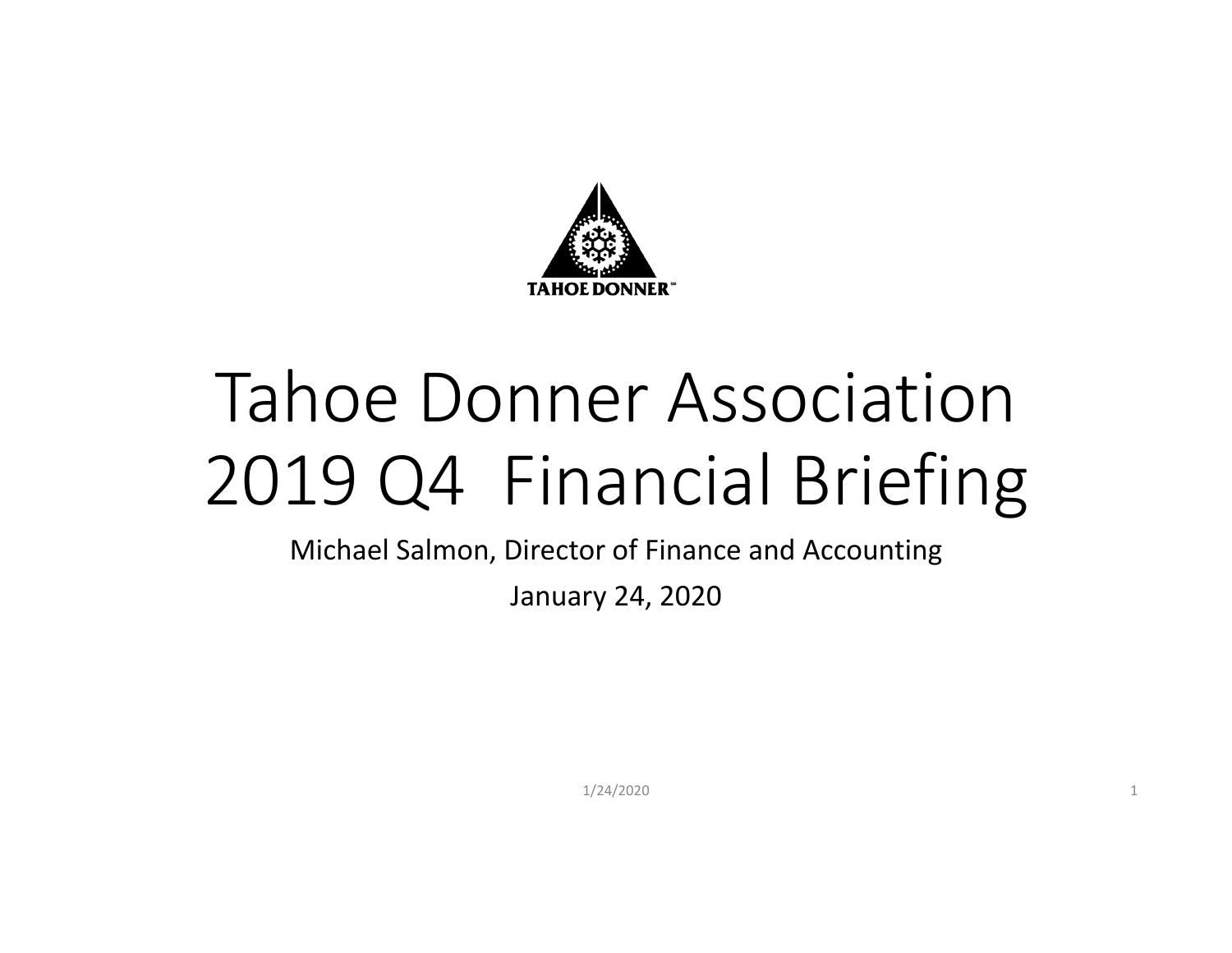# Tahoe Donner Association Financial Lexicon



- OPF Operating Fund
- RRF Replacement Reserve Fund
- DVF Development Fund
- NEF New Equipment Fund
- PF Property Fund
- CY current year
- PY prior year
- B Budget
- F Forecast
- A ‐ Actual
- Q Quarter
- YE Year End

Capital Funds ‐ (all funds excluding Operating Fund)

EBITDA – Earnings before Interest Taxes Depreciation and Amortization (and AA)

NOR – Net Operating Result (OPF EBITDA)

NORBO – NOR before Overhead

m – millions

k – thousands

Fav – favorable

 $1/24/2020$  2 Unfav ‐ unfavorable

b/w – between

- $n/a$  not applicable
- AA Annual Assessment
- RF Recreation Fee

Rev – Revenue

FNY – For Next Year

Green numbers indicate afavorable variance

Red numbers indicate an unfavorable variance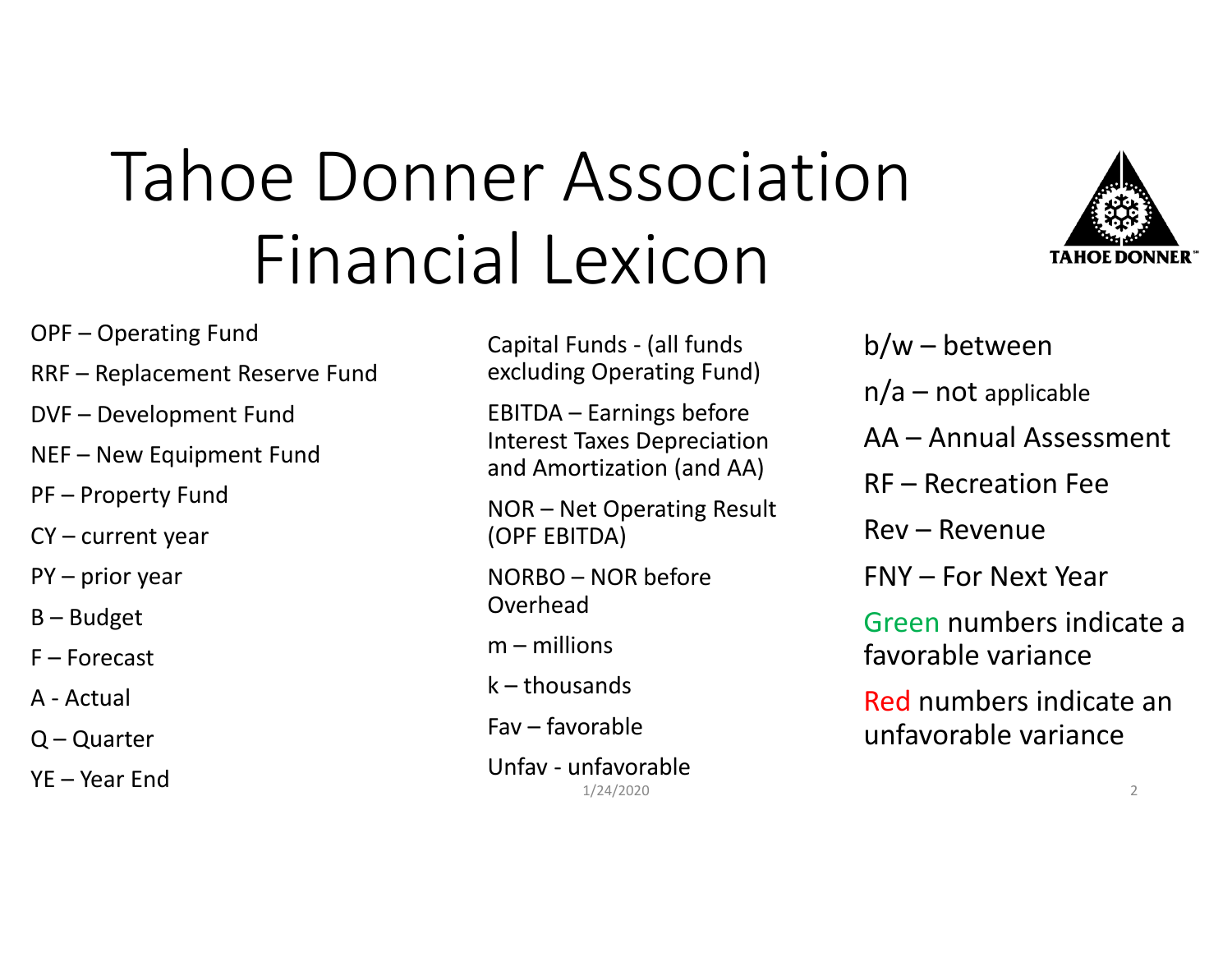## 2019 Q4 – Oct Nov Dec - Results sthousands Consolidated All Funds Q4 *<sup>2019</sup> unaudited*

|                              |               |               |                   | <b>Variance to Budget</b> |          |             | <b>Variance to PriorYr</b> |       |             |
|------------------------------|---------------|---------------|-------------------|---------------------------|----------|-------------|----------------------------|-------|-------------|
|                              | <b>Actual</b> | <b>Budget</b> | <b>Prior Year</b> | <b>Amount</b>             |          | <b>Pctg</b> | <b>Amount</b>              |       | <b>Pctg</b> |
| Revenue                      | \$2,856       | \$2,471       | \$2,892           | \$                        | 385      | 16%         | $\boldsymbol{\$}$          | (36)  | $-1%$       |
| Costs                        | (5,038)       | (4,931)       | (4, 792)          |                           | (107)    | $-2%$       |                            | (246) | $-5%$       |
| <b>EBITDA</b>                | (2, 182)      | (2,460)       | (1,900)           |                           | 278      | 11%         |                            | (282) | $-15%$      |
| <b>Depreciation Expense</b>  | (965)         | (825)         | (853)             |                           | (140)    | $-17%$      |                            | (112) | $-13%$      |
| Net, before AA Rev           | (3, 147)      | (3, 285)      | (2,753)           |                           | 138      | 4%          |                            | (393) | $-14%$      |
| <b>Annual Assessment Rev</b> | 2,135         | 2,135         | 2,066             |                           | $\bf{0}$ | $0\%$       |                            | 70    | 3%          |
| <b>Net Result</b>            | \$(1,011)     | \$(1,150)     | (688)<br>\$       |                           | 138      | 12%         |                            | (324) | $-47%$      |
| <b>Other Financial:</b>      |               |               |                   |                           |          |             |                            |       |             |
| <b>Capital Expenditures</b>  | (\$1,114)     | (\$1,452)     | (\$1,605)         |                           | 338      | 23%         |                            | 491   | 31%         |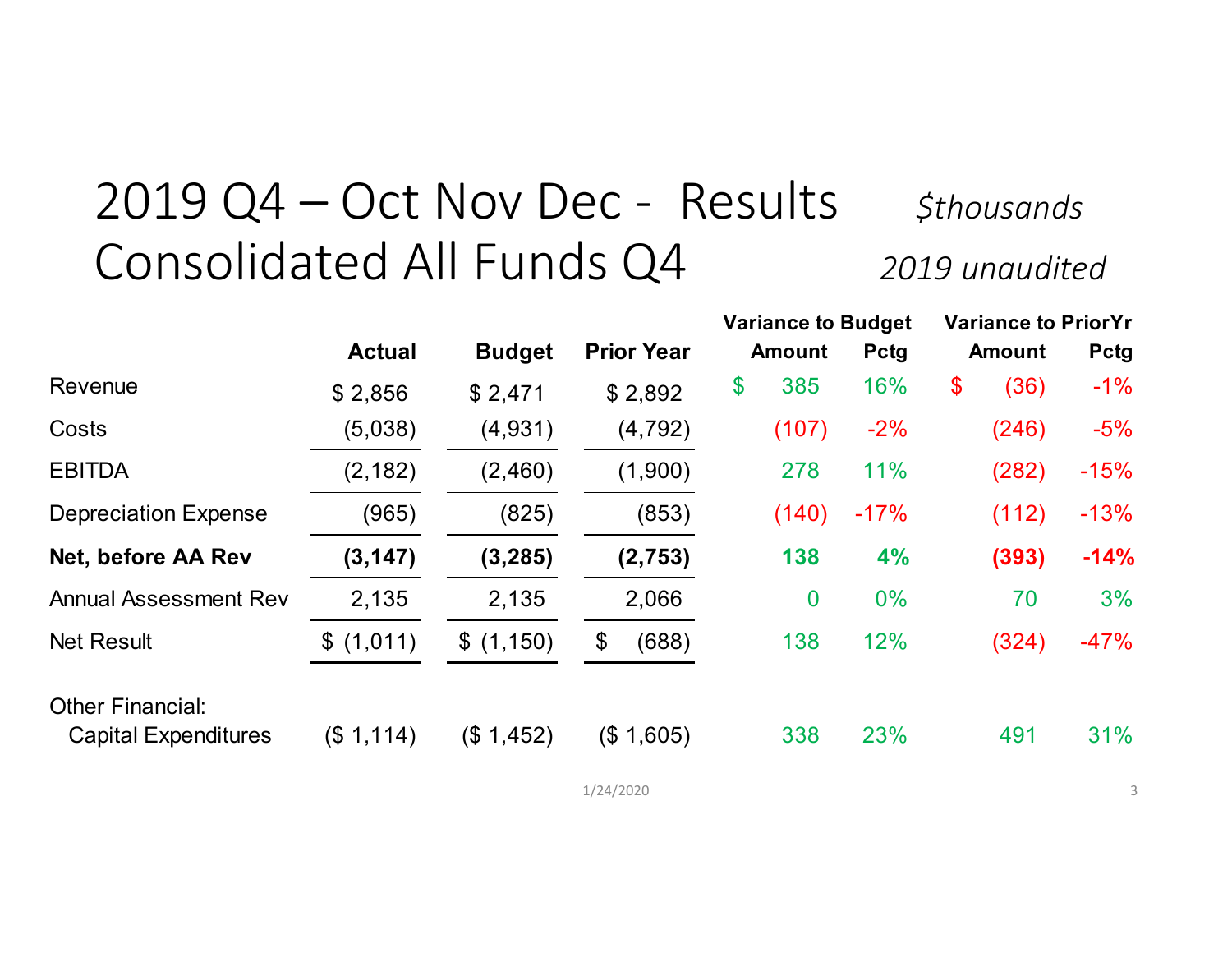### 2019 Q4 – Oct Nov Dec - Notables to Budget

Downhill Ski NOR of \$174,000 was favorable \$460,000 with revenue up \$346,000 due primarily to strong business levels driven by favorable snow conditions.

Administration NOR was unfavorable \$304,000. General Manager severance \$235,000 and winter incentive accrual \$127,000, partially offset by savings in various areas.

Depreciation of \$965,000 was \$140,000 unfavorable. YE true-up of annual estimate of \$3.3m was off by 4%.

XC Ski NOR of \$80,000 was favorable \$111,000 with revenue up \$151,000 due primarily to strong business levels driven by favorable snow conditions.

Tennis NOR of \$44,000 was favorable \$75,000. Recreation Fee pass revenue earned YE true-up based on access scans at applicable amenities and pace of 19/20 cycle pass sales. Tennis recfee scans summer 2019 were up 78% to prior year and up 53% to <sup>5</sup> year average. *Marina reduced \$18k, Trout/Aquatics reduced \$8k.*

Forestry NOR of \$358,000 was unfavorable \$71,000. Fire camera \$41,000 not budgeted and fall burn pile efforts increased and timing b/w quarters.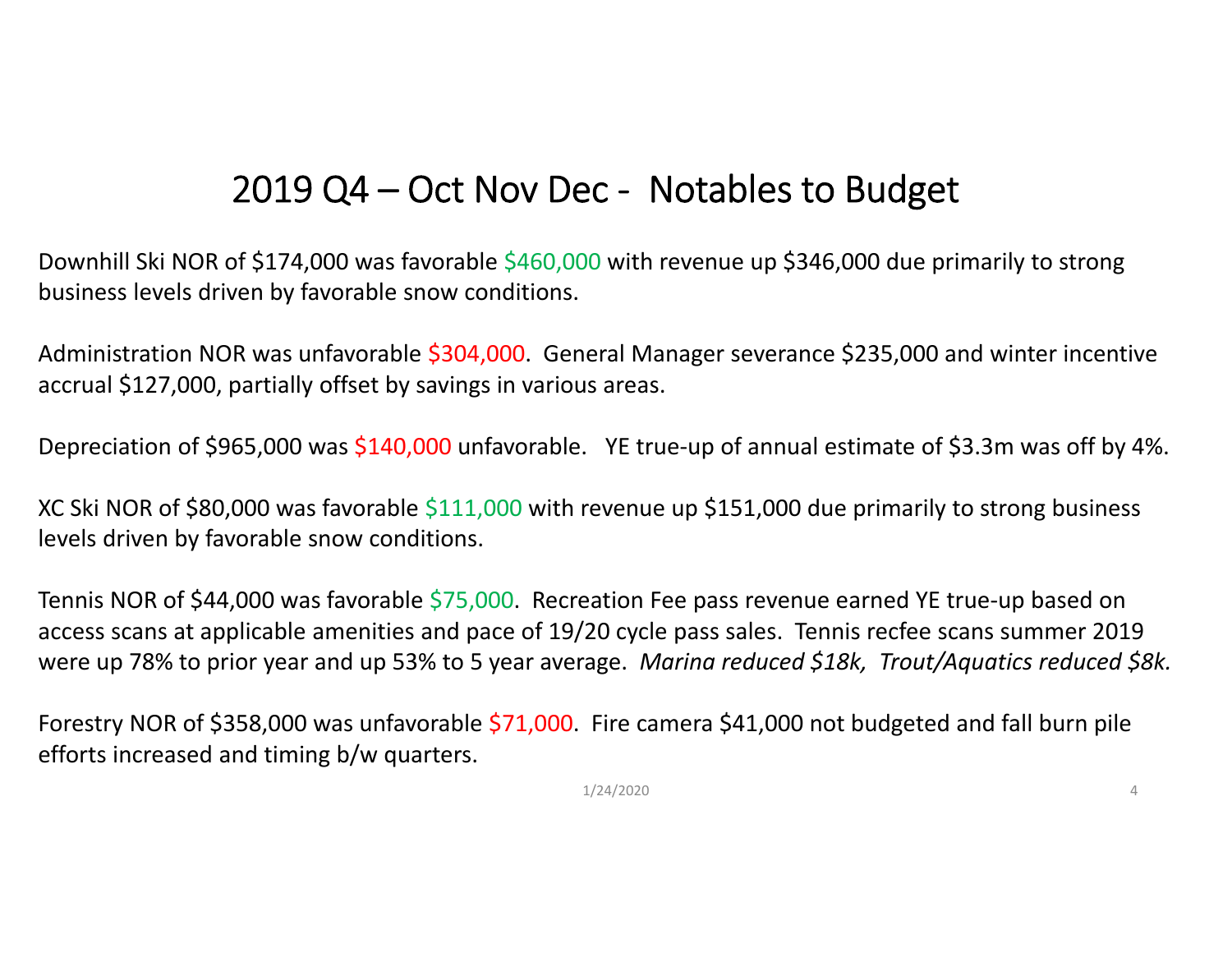### 2019 Q4 – Oct Nov Dec ‐ Notables to Prior Year

General/Administration NORBO unfavorable \$332,000. General Manager severance \$235,000, Insurance expense up \$37,000, claims expense up \$36,000 (py reversal of accrual credit).

Forestry \$165,000 unfavorable NORBO. Fire camera \$41,000 not budgeted and fall burn pile efforts increased and timing b/w quarters.

Depreciation \$112,000 increase of 13% to prior year.

XC Ski NORBO favorable \$90,000 with revenue up \$91,000 due primarily to strong business levels driven by favorable snow conditions and price increases.

Tennis \$73,000 favorable NORBO. Recreation Fee pass revenue earned YE true-up based on access scans at applicable amenities and pace of 19/20 cycle pass sales. Tennis recfee scans summer 2019 were up 78% to prior year and up 53% to 5 year average.

Golf \$59,000 unfavorable NORBO. Challenging season continued in October and winterizing course.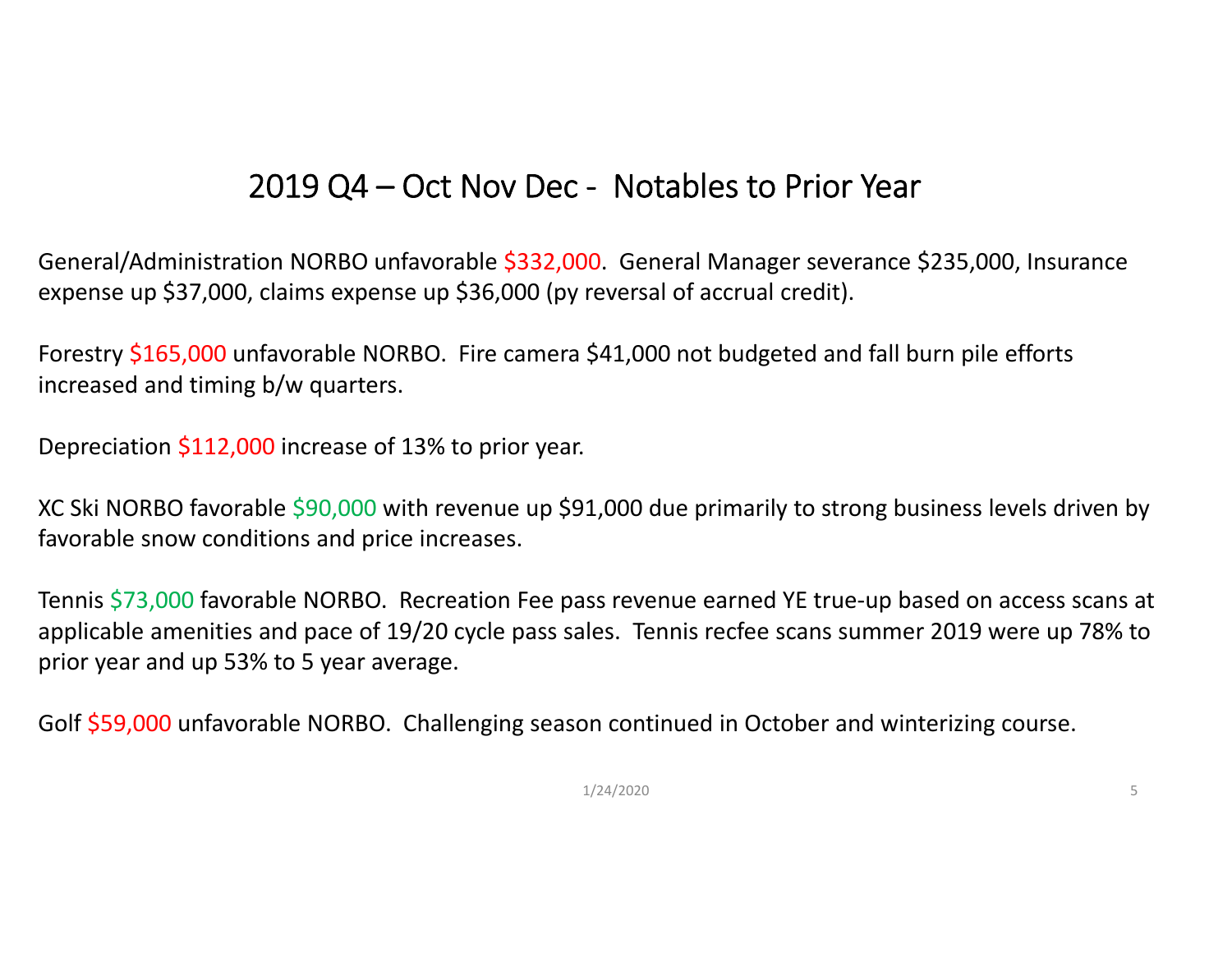### 2019 – Jan‐Dec ‐ Annual Results *\$thousands* Consolidated All Funds *<sup>2019</sup> unaudited*

|                              |                       |                       |                   | <b>Variance to Budget</b> |       | <b>Variance to PriorYr</b> |             |  |
|------------------------------|-----------------------|-----------------------|-------------------|---------------------------|-------|----------------------------|-------------|--|
|                              | <b>Actual</b>         | <b>Budget</b>         | <b>Prior Year</b> | <b>Amount</b>             | Pctg  | <b>Amount</b>              | <b>Pctg</b> |  |
| Revenue                      | \$15,140              | \$14,476              | \$13,660          | 664<br>\$                 | 5%    | 1,480<br>$\mathfrak{F}$    | 11%         |  |
| Costs                        | (20, 762)             | (21, 435)             | (19, 965)         | 673                       | 3%    | (797)                      | $-4%$       |  |
| <b>EBITDA</b>                | (5,622)               | (6,959)               | (6,305)           | 1,337                     | 19%   | 683                        | 11%         |  |
| <b>Depreciation Expense</b>  | (3, 440)              | (3,300)               | (3, 284)          | (140)                     | $-4%$ | (156)                      | $-5%$       |  |
| Net, before AA Rev           | (9,062)               | (10, 259)             | (9,589)           | 1,197                     | 12%   | 527                        | 5%          |  |
| <b>Annual Assessment Rev</b> | 12,719                | 12,719                | 12,299            | $\boldsymbol{0}$          | 0%    | 421                        | 3%          |  |
| <b>Net Result</b>            | 3,657<br>$\mathbb{S}$ | 2,460<br>$\mathbb{S}$ | \$2,710           | 1,197                     | 49%   | 947                        | 35%         |  |
| <b>Other Financial:</b>      |                       |                       |                   |                           |       |                            |             |  |
| <b>Capital Expenditures</b>  | (\$3,248)             | (\$5,808)             | (\$4,319)         | 2,560                     | 44%   | 1,072                      | 25%         |  |
|                              |                       |                       | 1/24/2020         |                           |       |                            | 6           |  |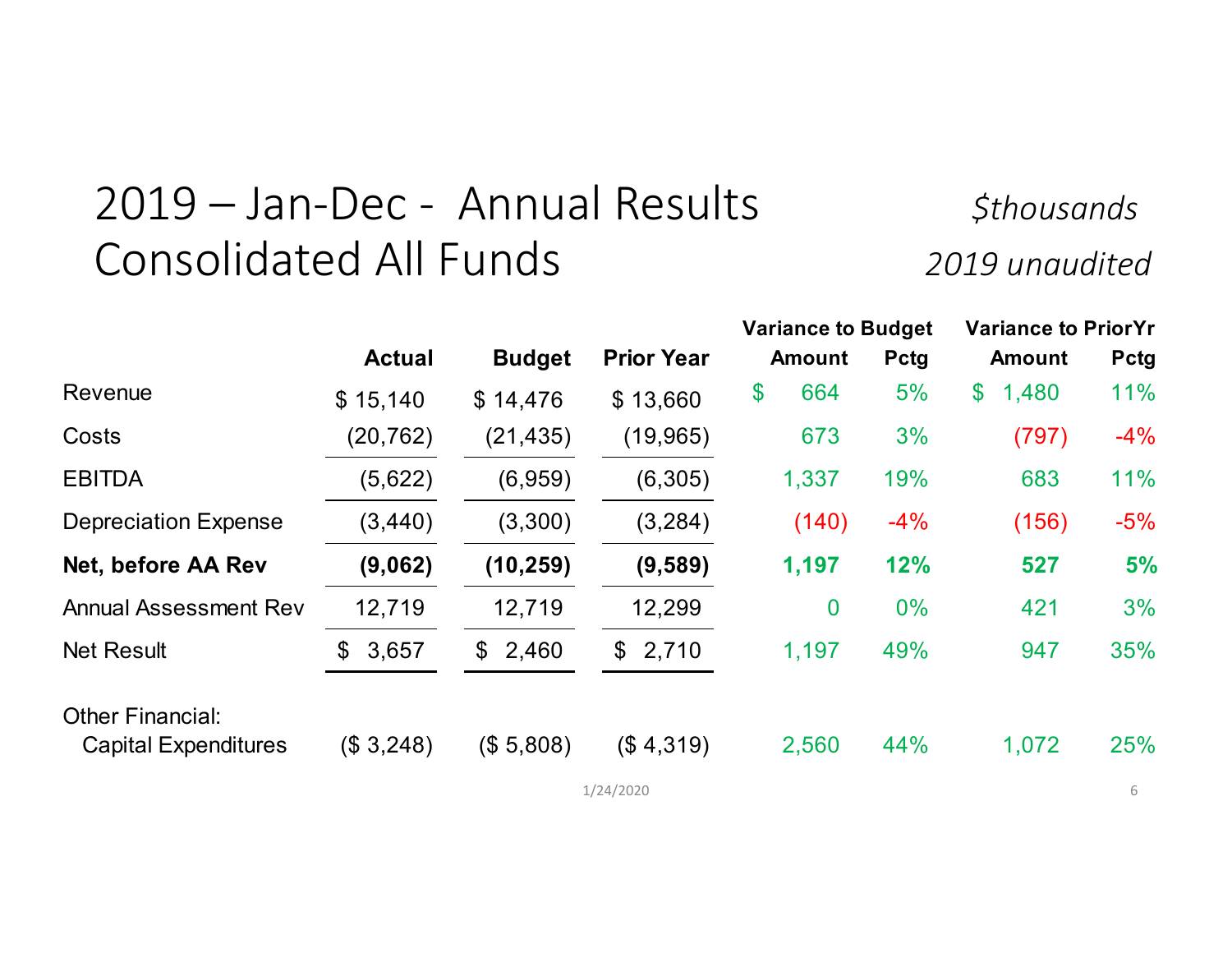### 2019 Annual – Jan‐Dec – Notables to Budget

Downhill Ski NOR of \$1.2m was favorable \$927,000 with revenue up \$876,000 due primarily to strong business levels driven by favorable snow conditions.

Golf NOR of (\$747,000) was unfavorable \$420,000 with revenue off \$453,000 due primarily to negative impact of heavy snow winter 18/19 impact on course conditions.

Reserve Fund spend of \$988,000 was \$331,000 or 25% under spend budget, driven by \$100,000 budget for governing documents update (\$27k incurred charged to OPF General dept), remaining primarily timing b/w years.

Administration NOR was unfavorable \$240,000. General Manager severance \$235,000, incentive accrual from results favorable to Budget of \$167,000, partially offset by \$63k fav investment income, & savings other areas.

XC Ski NOR of \$198,000 was favorable \$220,000 with revenue up \$338,000 due primarily to strong business levels driven by favorable snow conditions.

Capital Funds investment income of \$448,000 was \$183,000 favorable due to conservative budget and higher account balances.

Depreciation of \$3.4m was \$140,000 unfavorable. YE true-up of annual estimate of \$3.3m was off by 4%. Communications favorable \$123,000 due to primarily to position vacancies in department.  $1/2$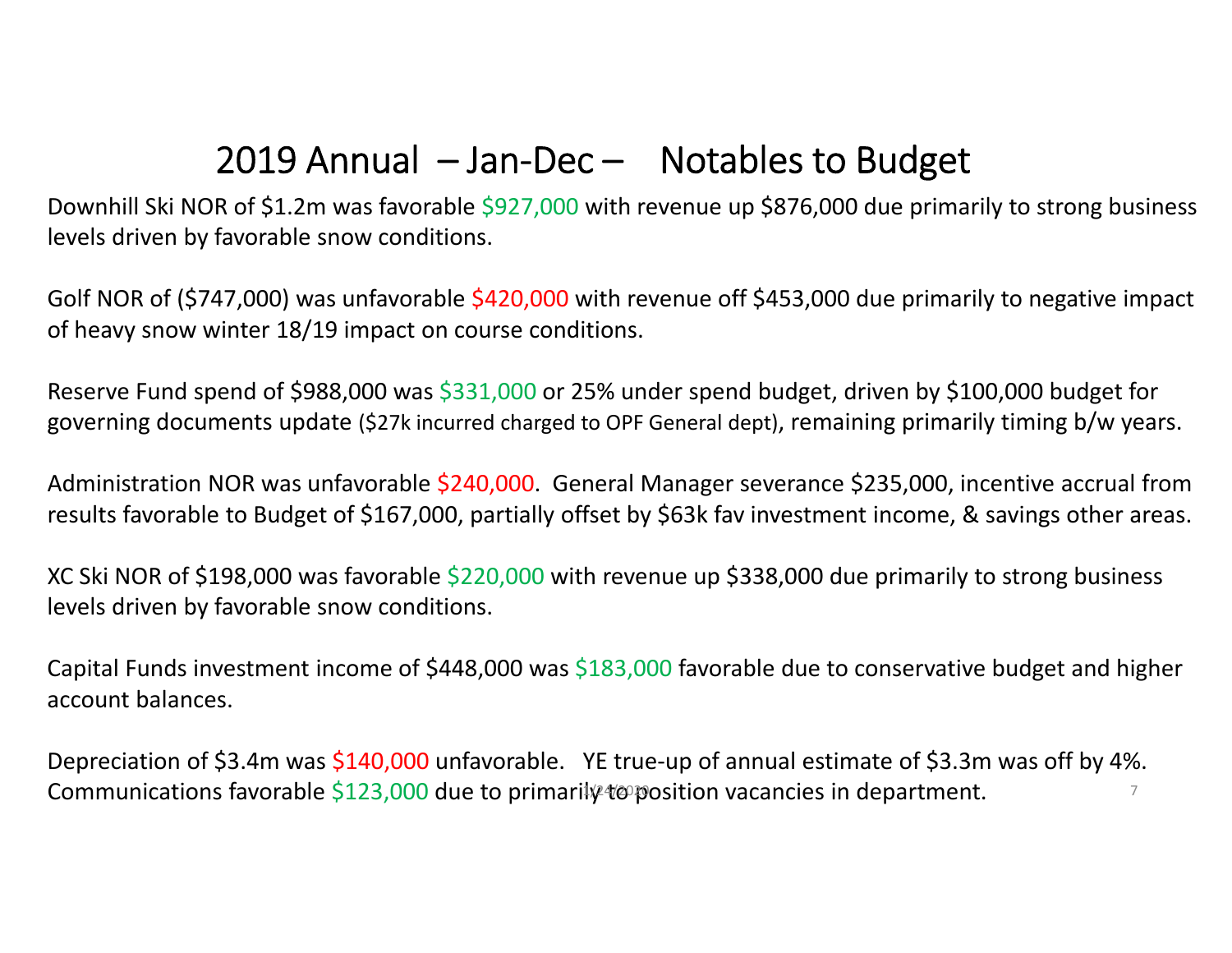### 2019 Annual – Jan‐Dec – Notables to Prior Year

Downhill Ski NORBO of \$1.7m was favorable \$1,050,000 with revenue up \$1,340,000 due primarily to strong business levels driven by favorable snow conditions in Q1 and Q4, as well as, pricing increases.

Golf NORBO of (\$524,000) was unfavorable \$411,000 with revenue off \$396,000 due primarily to negative impact of heavy snow winter 18/19 impact on course conditions.

General/Administration NORBO was unfavorable \$322,000. General Manager severance \$235,000, claims expense up unfav \$110,000 (py accrual credit), insurance costs up \$108,000, governing documents update \$27,000 (\$0 B); incentive costs compare fav \$64,000, investment income up favorably \$50,000, & legal costs down \$45,000.

XC Ski NORBO of \$418,000 was favorable \$220,000 with revenue up \$424,000 due primarily to strong business levels driven by favorable snow conditions and pricing increases.

Capital Funds investment income of \$444,000 was \$137,000 favorable due to improved investment strategies and higher account balances.

Depreciation of \$3.4m was \$156,000 or 5% greater than prior yr, replacing fully depreciated with new assets. Communications favorable \$123,000 due to primarily to position vacancies in department.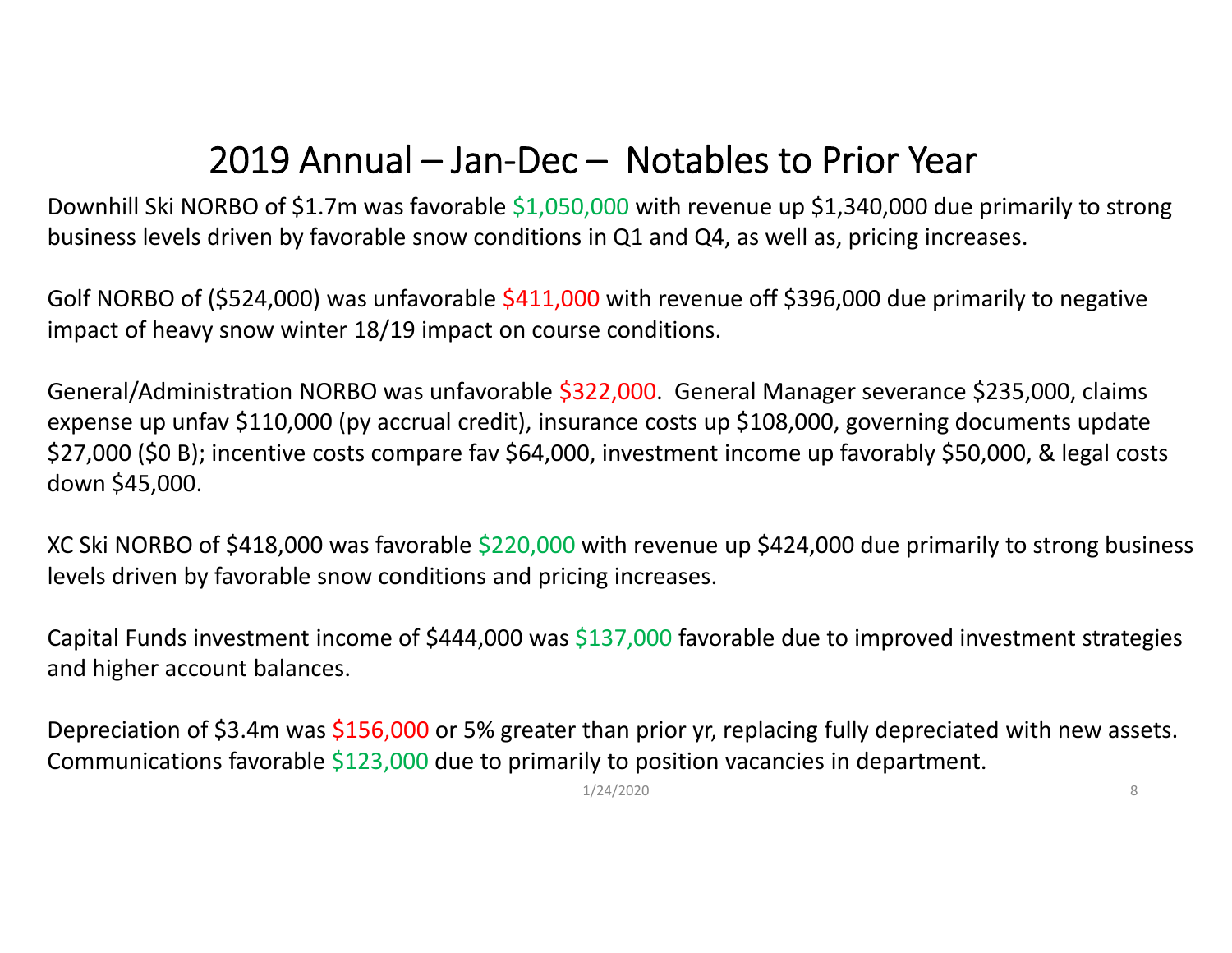### 2019 Annual – Jan‐Dec

### Operating Fund, Consolidated – NOR Loss of \$4.8 Million (fav \$850,000/15%) What is in this YTD DECEMBER Loss, funded at budget level by Annual Assessment?

|                                                                            |                                                                 |                                                  |                                                                                                                         |                                                                                                                             |                                                                                                            |                                                                                     |                                                                                                                                                     |                                                                                                                                  | <b>Variance to Budget</b>                                                                                                                                                                        |                                                                                                                                                                                                                  |
|----------------------------------------------------------------------------|-----------------------------------------------------------------|--------------------------------------------------|-------------------------------------------------------------------------------------------------------------------------|-----------------------------------------------------------------------------------------------------------------------------|------------------------------------------------------------------------------------------------------------|-------------------------------------------------------------------------------------|-----------------------------------------------------------------------------------------------------------------------------------------------------|----------------------------------------------------------------------------------------------------------------------------------|--------------------------------------------------------------------------------------------------------------------------------------------------------------------------------------------------|------------------------------------------------------------------------------------------------------------------------------------------------------------------------------------------------------------------|
|                                                                            | <b>Variance to Budget</b>                                       |                                                  |                                                                                                                         |                                                                                                                             | <b>Variance to Budget</b>                                                                                  |                                                                                     |                                                                                                                                                     | Actual                                                                                                                           | Amount Petg                                                                                                                                                                                      |                                                                                                                                                                                                                  |
| Actual                                                                     | Amount                                                          | Pctg                                             |                                                                                                                         | Actual                                                                                                                      | Amount                                                                                                     | Petg                                                                                |                                                                                                                                                     |                                                                                                                                  |                                                                                                                                                                                                  | <b>HOA &amp; Amenities</b>                                                                                                                                                                                       |
| (460, 201)                                                                 | 97,599                                                          | 17%                                              | <b>Private Amenities</b>                                                                                                | (542, 545)                                                                                                                  | 698,755                                                                                                    | 56%                                                                                 | <b>Public Amenities</b>                                                                                                                             | (3,843,668)                                                                                                                      | 53,232<br>$1\%$                                                                                                                                                                                  | <b>Support Services</b>                                                                                                                                                                                          |
| (159, 449)<br>(223, 408)<br>130,838<br>(17, 739)<br>(56,205)<br>(134, 239) | 28,151<br>(14,208)<br>(16, 462)<br>75,561<br>(25,305)<br>49,861 | 15%<br>$-7\%$<br>$-11\%$<br>81%<br>$-82%$<br>27% | Trout Creek Rec Ctr<br><b>Aquatics</b><br>Beach Club Marina<br>Tennis Center<br>Day Camps<br><b>Recreation Programs</b> | ,221,106<br>197,640<br>55,542<br>(747, 074)<br>(26, 204)<br>(167,092)<br>(26,751)<br>(203, 828)<br>(382, 618)<br>(142, 899) | 927,006<br>220,240<br>(3,858)<br>(419,774)<br>15,396<br>(26,592)<br>2,750<br>29,872<br>(45,618)<br>(3,699) | 315%<br>975%<br>$-6\%$<br>$-128%$<br>37%<br>$-19%$<br>9%<br>13%<br>$-14\%$<br>$-3%$ | Downhill Ski<br>Cross Country Ski<br>Snowplay<br>Golf<br>Campground<br>Equestrian<br><b>Bikeworks</b><br>Trails<br>The Lodge<br>Summer Food and Bev | (2,271,633)<br>(240, 327)<br>122,555<br>64,203<br>(19, 189)<br>28,652<br>(338, 640)<br>27,052<br>24,486<br>(1,316,760)<br>75,932 | (3,833)<br>0%<br>$(240,327)$ #####<br>122,555 #####<br>64,203 #####<br>$(19,189)$ #####<br>28,652 #####<br>27,060<br>$7\%$<br>27,052 #####<br>24,486 #####<br>(53,360)<br>$-4\%$<br>75,932 ##### | General<br>Administration<br>Communications<br><b>Information Tech</b><br>Accounting<br>Human Resources<br><b>Architectural Standards</b><br>Member Services<br>Risk & Facility Admin<br>Forestry<br>Maintenance |
|                                                                            |                                                                 |                                                  |                                                                                                                         | (163, 769)                                                                                                                  | (12,069)                                                                                                   | $-8%$                                                                               | Pizza on the Hill                                                                                                                                   |                                                                                                                                  |                                                                                                                                                                                                  |                                                                                                                                                                                                                  |
|                                                                            |                                                                 |                                                  |                                                                                                                         | (156, 599)                                                                                                                  | 15,101                                                                                                     | 9%                                                                                  | Alder Creek Café                                                                                                                                    |                                                                                                                                  |                                                                                                                                                                                                  |                                                                                                                                                                                                                  |
|                                                                            |                                                                 |                                                  |                                                                                                                         |                                                                                                                             |                                                                                                            |                                                                                     |                                                                                                                                                     | \$ (4,846,415)                                                                                                                   | 849,585<br>15%<br>-S                                                                                                                                                                             | <b>TDA Operating Fund</b>                                                                                                                                                                                        |

## variances are N/A, as the Dept NOR Budget \$ amount is \$0, post‐overhead allocation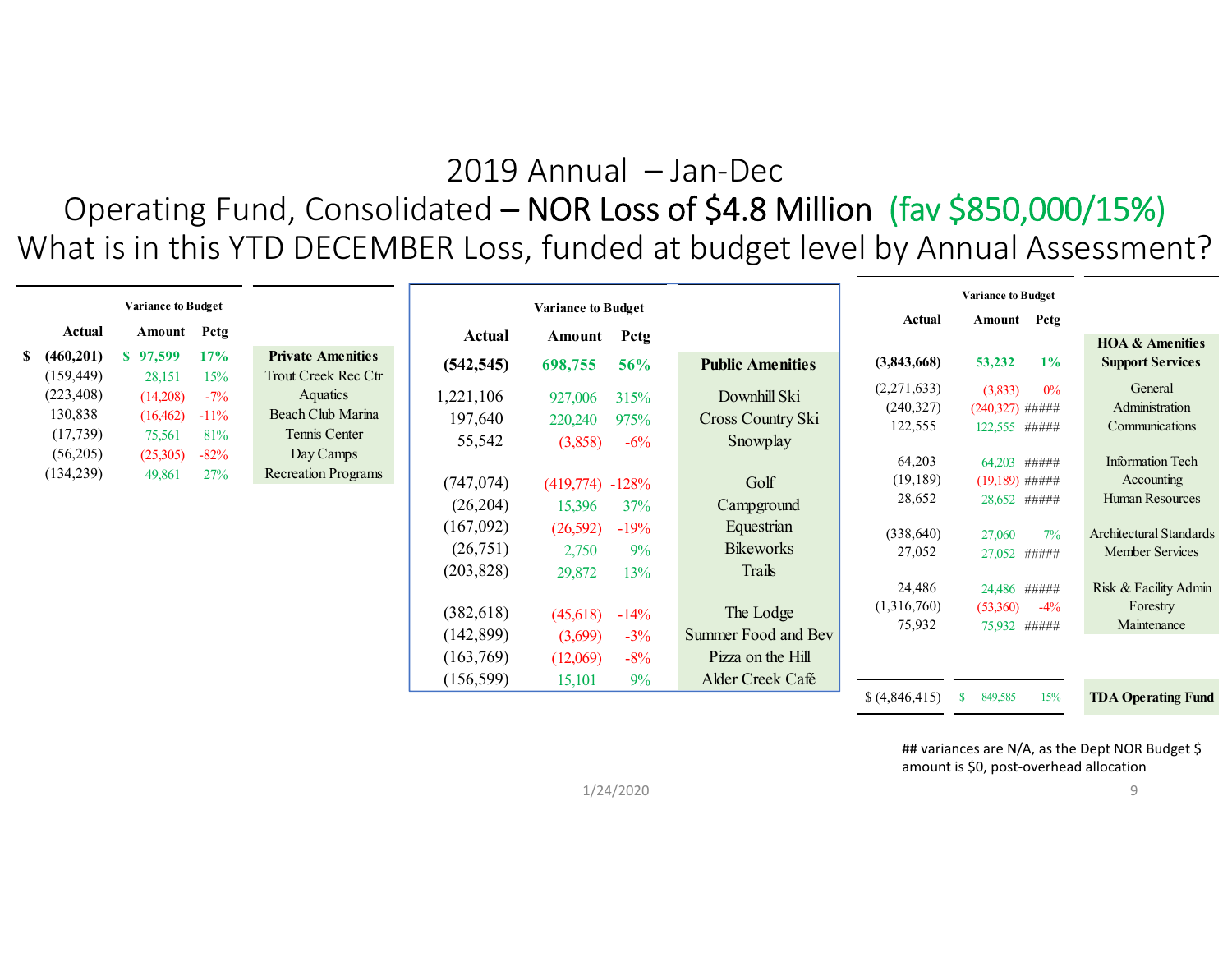### Capital Funds‐ 2019 Key Activities

### **Replacement Reserve Fund**

- \$5.0 Million Expenditure Budget 2019
- \$3.4 Million Expenditure Actual 2019
- ‐ Golf Remodel \$500,000 shifted \$450k to 2020
- ‐CASp Bdg \$510k, Actual \$207k
- ‐ Trails Bdg \$348k, Actual \$63k (timing)
- ‐ Governing Documents \$101,000 B, Forecast \$0 (charging to Operating Fund per Board)

#### **\$12.9m Actual ending fund balance, up \$3.3m to <sup>B</sup>**

- **‐** \$1.7m less spend than Budget (timing primarily)
- ‐**\$1.0m transfer in from Operating Fund in Oct'19**
- ‐ 500k beginning balance <sup>&</sup>gt; B
	- \$435,00 Snowbird under 2018F/B
- **\$105k investment income favorable variance to B**  $\frac{1}{2}$  **100200** 100200 10020 10020 10020 10020 10020 10020 100

### **Development Fund**

- \$1.9 Million Expenditure Budget 2019
- \$0.7 Million Expenditure Actual 2019
- ‐ variance due to timing of projects between years

#### **\$6.8m Forecasted ending fund balance, up \$1.6m to <sup>B</sup>**

- ‐ +74k investment income favorable variance to B
- ‐ +1.2m Various projects +/‐ timing between years
- ‐ +355k beginning balance <sup>&</sup>gt; B, timing of projects between years

### **Key Active Projects:**

TCRC Remodel project is on Budget and Schedule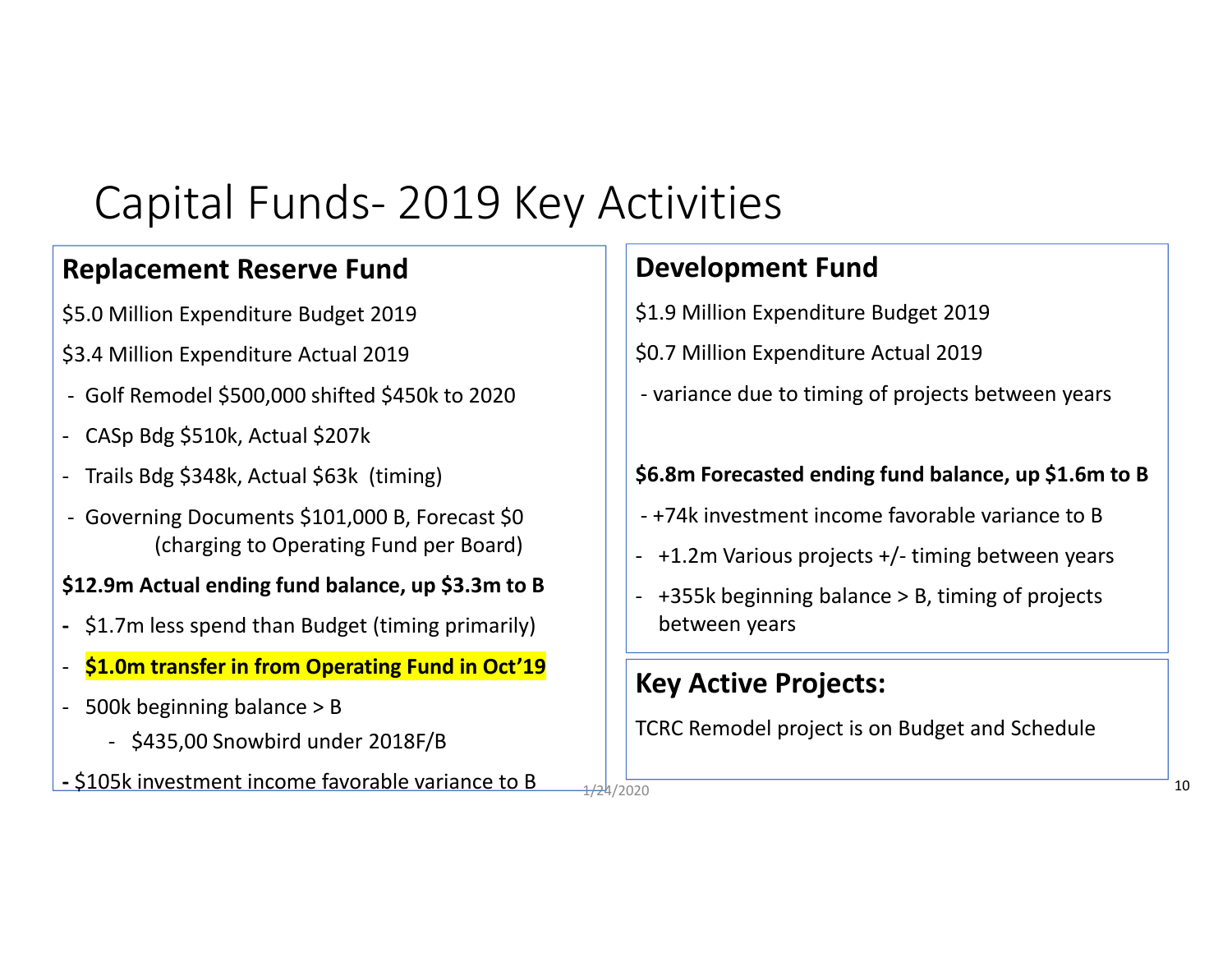### Balance Sheet as of December 31, 2019

### Refer to section f10/F11/F12 of monthly financial statements for full details

Information is TDA Consolidated (all funds) unless otherwise indicated

### **Assets**

#### **\$71.5 Million – Total Assets (\$11,043 per owner)**

up \$4.4m or 6% to 12/31/2018

#### **\$41.3 Million – Net Property & Equipment (incld depreciation)**

(\$6,385 per owner)

down \$0.223m or 1% to 12/31/2018

*+ YTD Capital Expenditures \$3,248,000 ‐ YTD Depreciation Expense \$3,440,000*

#### **\$28.4 Million – Cash & Investments (\$4,390 per owner)**

up \$4.4m or 18% to 12/31/2018

**See next page for Cash Flow Information**

### **Liabilities and Members Equity**

#### **\$8.0 Million – Total Liabilities (\$1,237 per owner)**

up \$0.695m or 10% to 12/31/2018

‐ Accounts Payable, Deferred Assessment and other Revenues, Deposits

‐ No long term debt.

#### **\$63.5 Million – Members Equity (ME) (\$9,806 per owner)**

up \$3.7m or 6% to 12/31/2018

\$2.3 Million – Operating Fund (\$870,000 over policy target)

\$12.9 Million – Replacement Reserve Fund

\$6.8 Million – Development Fund

\$0.2 Million – New Equipment Fund

\$41.3 Million – Property Fund<br>As RRF/DVF/NEF spend capital, decreases ME in those funds and increases ME in Property Fund; reinvesting in the Association. The Property Fund ME decreases by Deprecation.<br> $1/24/2020$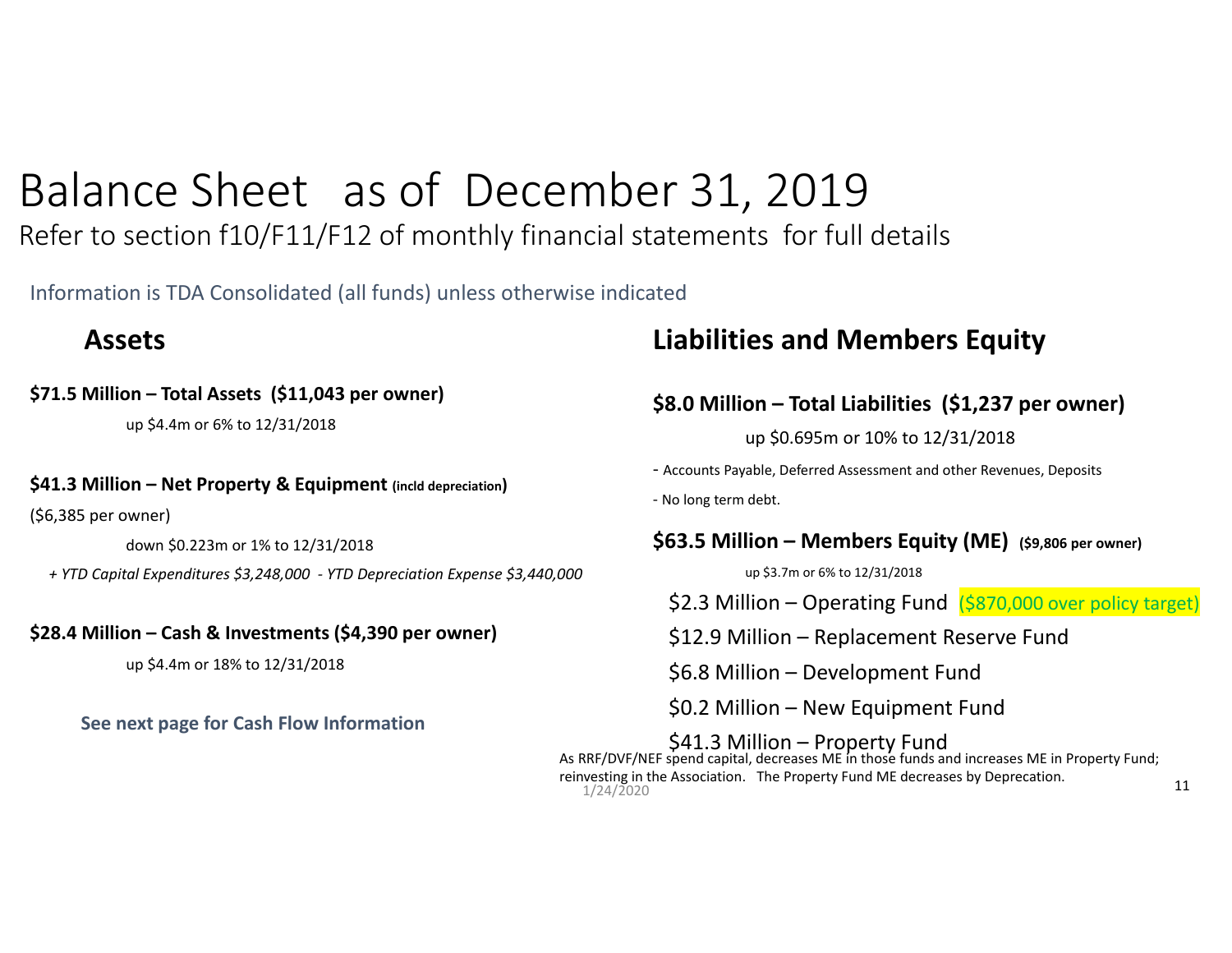### Cash and Investments Position Overview

Refer to section f10/F11/F12 of monthly financial statements for full details

\$thousand Information is TDA Consolidated (all funds) unless otherwise indicated

### **2019 Top Level 'basic' Cash Flow:**

\$24,007 cash/investments, beg balance (4,846) OPF NOR Loss ( 999) Capital Funds, Expense Expenditures

- (3,248) Capital Funds, Capital Expenditures
- 444 Capital Funds investment income
- 12,719 2019 Annual Assessment
	- 342 all other/working capital, net
- \$ 28,419 cash/investments, ending balance

### **Current Cash Balance – Flow Thru**

| <b>Current Month End Balance</b>         | 28,419  |
|------------------------------------------|---------|
| OPF NOR Loss (remaining Mths $(a)$ Bdg)  |         |
| RRF Spend 2019 forecast to go            |         |
| NEF Spend 2019 forecast to go            |         |
| DVF Spend 2019 foreast to go             |         |
| less AA payments received FNY (def rev)  | (3,774) |
| All other cash flow, net working capital | (2,504) |
| Raw Ending Balance *                     | 22,141  |

### **Distribution of Raw Ending Balance**

| YE Forecasted Members Equity, RRF      | 12,878 |                                              |
|----------------------------------------|--------|----------------------------------------------|
| YE Forecasted Members Equity, NEF      | 208    |                                              |
| YE Forecasted Members Equity, DVF      | 6,763  |                                              |
| PYE Members Equity, OPF                | 2,442  |                                              |
| YTD NOR Performance to Bdg, OPF        |        |                                              |
| ME Transfer to RRF, OPF                |        | $\left.\frac{850}{(1,000)}\right]$ 2,292 OPF |
| * Raw Ending Balance * - excludes misc | 22,141 |                                              |
| working capital items and AA pmts FNY  |        |                                              |